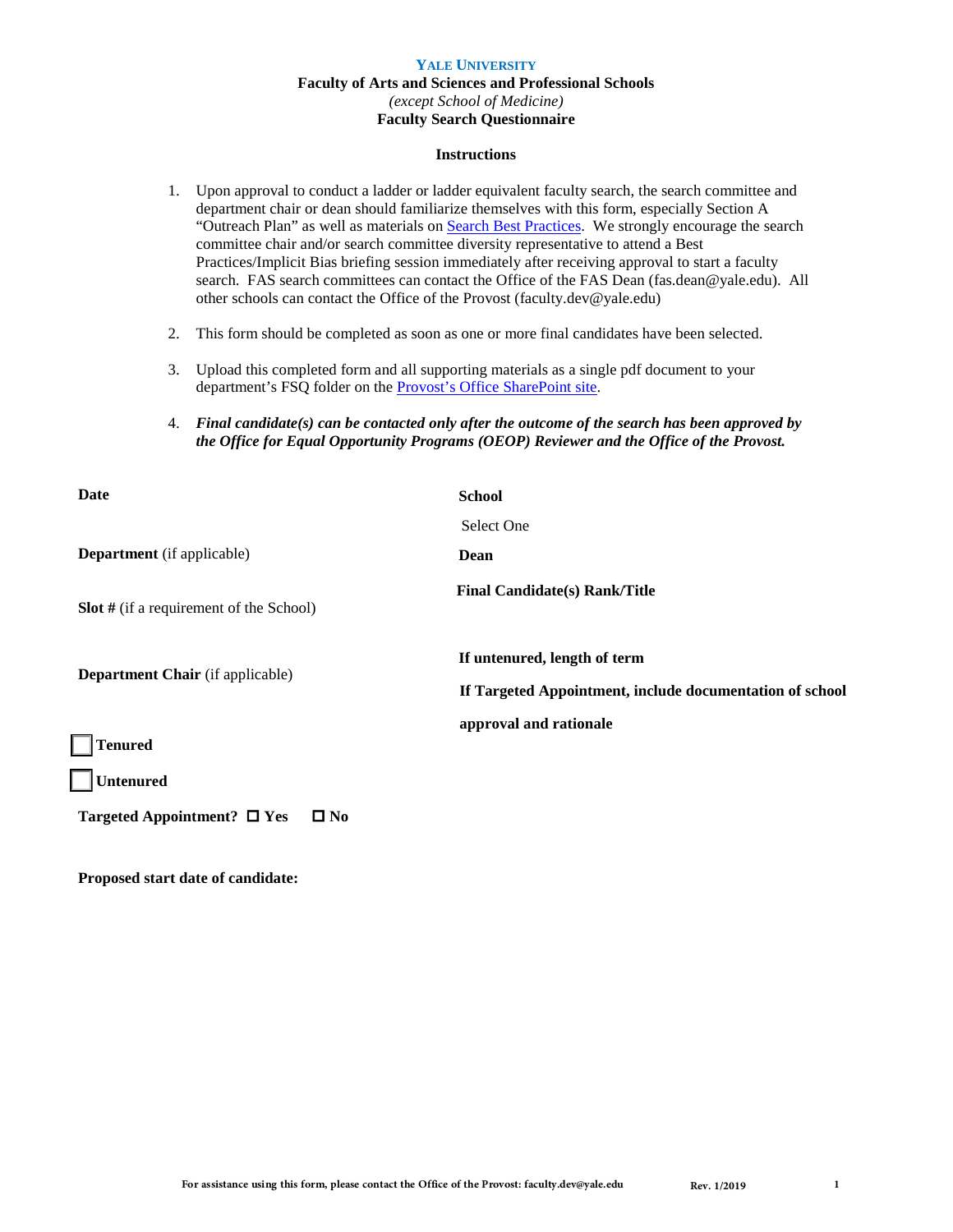**Position Advertisement** (copy and paste the approved, final wording of the job ad below)

**Short List and Proposed Selected Candidate(s):** In this section, it is only necessary to enter the names of the applicants on the Short List. Please place an asterisk (\*) by the name(s) of the proposed candidate(s) to whom the school would like to extend the initial offer(s) of appointment. *The demographics (Race/Ethnicity, Gender, Country of Citizenship and Country of Permanent Residence) will be entered by the Provost's Office.*

| of I comment hestached was seenal on of the ITO FOST's Office. |                       |               |                               |                            |
|----------------------------------------------------------------|-----------------------|---------------|-------------------------------|----------------------------|
| Name(s)                                                        | <b>Race/Ethnicity</b> | <b>Gender</b> | <b>Country of Citizenship</b> | <b>Country of</b>          |
|                                                                |                       |               |                               | <b>Permanent Residence</b> |
|                                                                |                       |               |                               |                            |
|                                                                |                       |               |                               |                            |
|                                                                |                       |               |                               |                            |
|                                                                |                       |               |                               |                            |
|                                                                |                       |               |                               |                            |

#### **Search Committee Composition:**

Search Chair:

Diversity Representative:

Other Members:

| Contact person for information regarding this search: |        |         |
|-------------------------------------------------------|--------|---------|
| Name:                                                 | Phone: | E-mail: |
| Approvals:<br>EEO Reviewer:                           | Date:  |         |

Comments:

Approved – School Dean or designee (For all appointments)

**Date:**

Approved – Deputy Provost for Faculty Development or designee (For all ladder track appointments)

**Date:**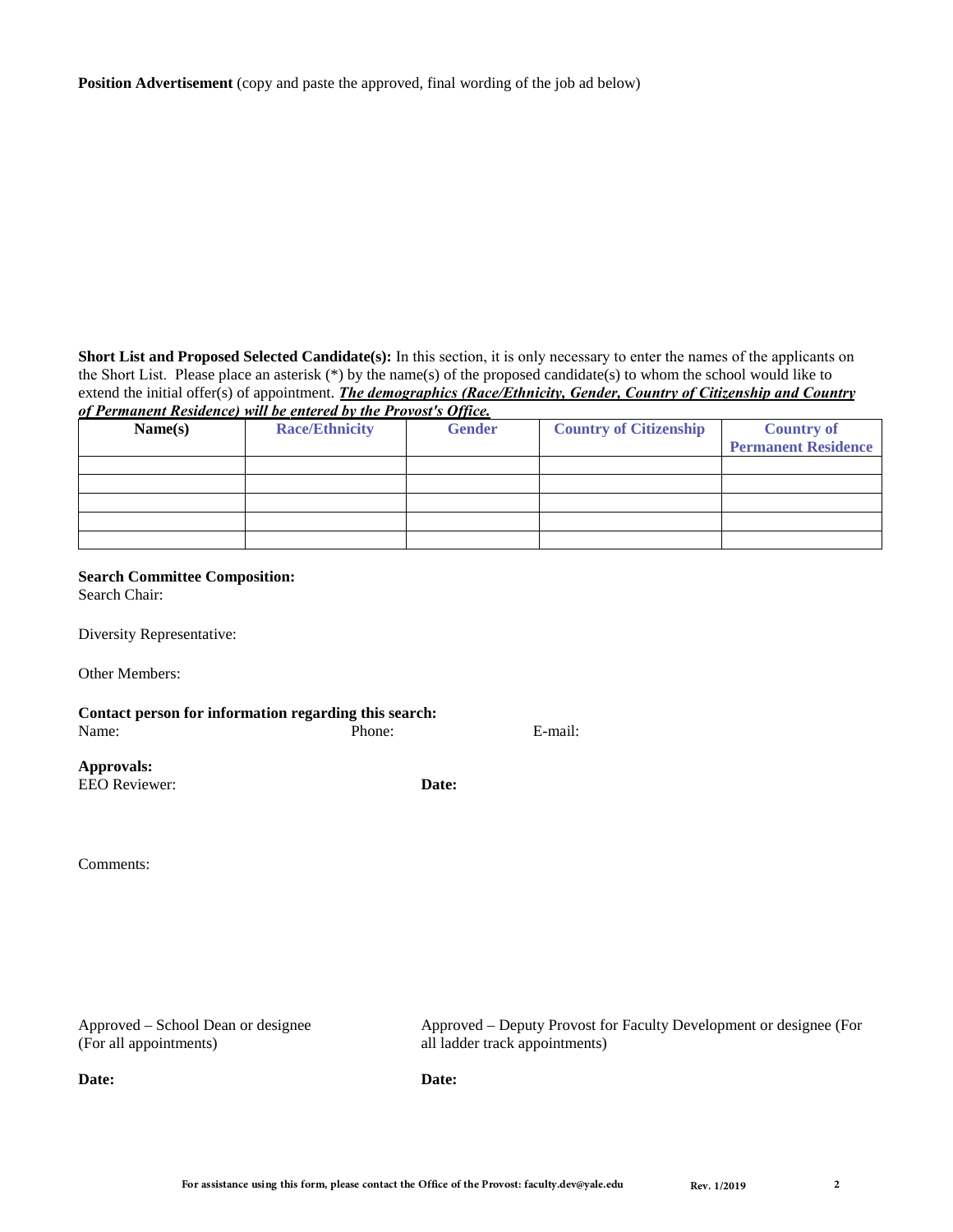# **A. Outreach Plan**

1) Advertisements in journals, organizations, websites, social media. Please attach pdf documentation of each ad with sources and dates.

2) Consult relevant publication lists and databases. Please list sources consulted.

3) Consultations with University faculty members at Yale and elsewhere. List letters, calls, emails sent to colleagues, including dates.

**Note:** It is not necessary to attach copies of correspondence. For guidance, it is recommended that search chairs and/or diversity representatives attend a Best Practices session. For FAS searches contact the dean's office (fas.dean@yale.edu). All other schools contact the Office of the Provost | Faculty Development and Diversity (faculty.dev@yale.edu).

#### **B. Short List and Proposed Candidates**

- 1. Please list the top four short listed candidates in order of preference. Indicate whether the candidate qualifies for an offer in the event that the higher ranked candidate declines offer.
- 2. Be sure to evaluate each candidate on the basis of the advertised position rather than in comparison to other candidates. Note the qualifications of each final candidate compared with the advertised position, highlighting those factors that make the final candidate particularly well or less well suited for the position. If a short-listed candidate has withdrawn from consideration, note the reason provided by the final candidate for the withdrawal.

3. Please attach a full curriculum vitae (CV), double-sided, and three (3) letters of recommendation for each final candidate, even if the final candidate has withdrawn from consideration.

4. Please place an asterisk (\*) by the names of short-listed candidates who have been interviewed.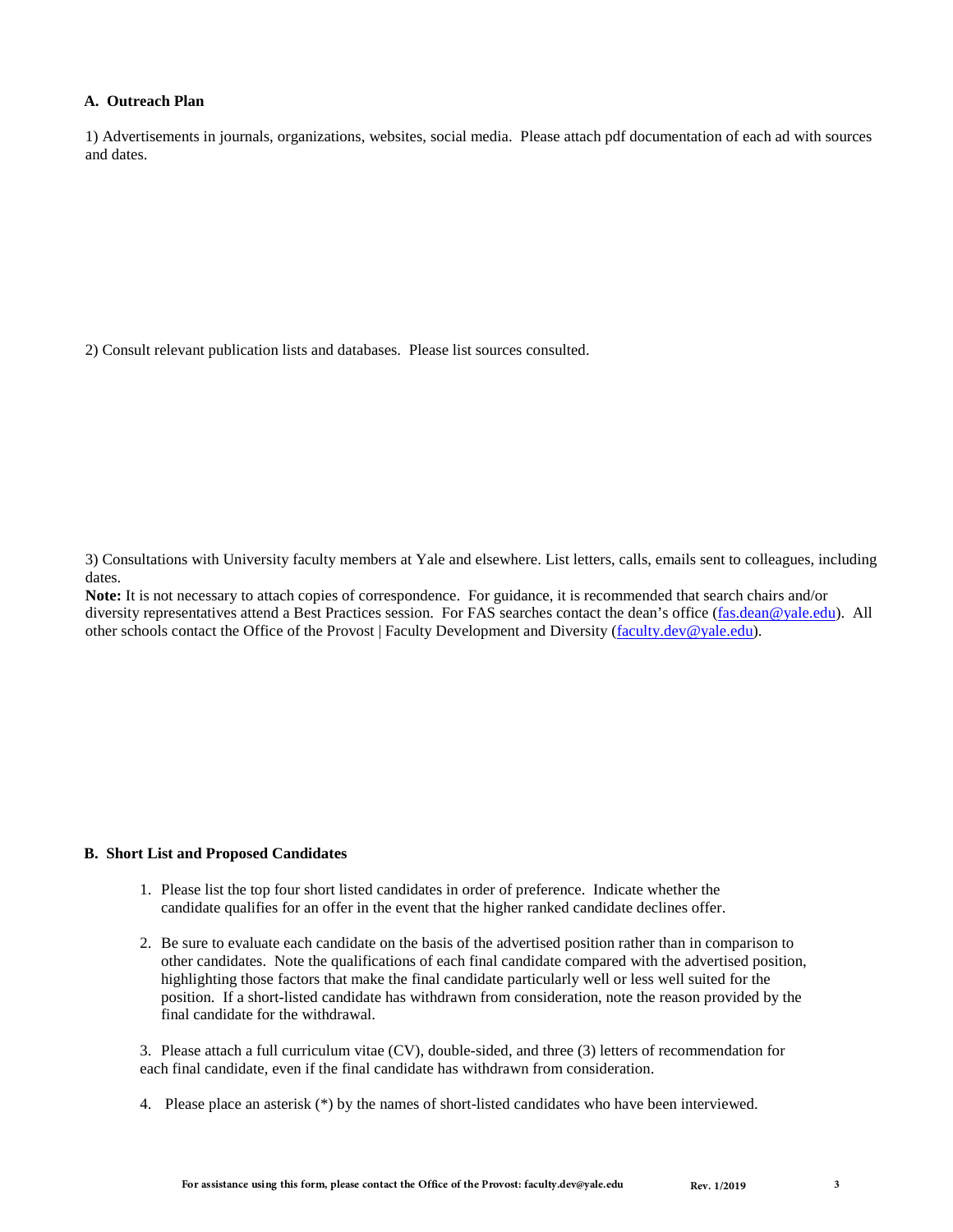#### **B. Short List and Proposed Candidates (continued)**

Name:

| Describe how this final candidate's qualifications fit the requirements of the advertised position and why this individual is |  |
|-------------------------------------------------------------------------------------------------------------------------------|--|
| ranked FIRST.                                                                                                                 |  |

| Qualifies for an offer in the event that the higher ranked candidate declines offer? | $\square$ Yes $\square$ No |
|--------------------------------------------------------------------------------------|----------------------------|
| Name:                                                                                |                            |

Describe how this final candidate's qualifications fit the requirements of the advertised position and why this individual is ranked SECOND.

**Qualifies for an offer in the event that the higher ranked candidate declines offer?**  $\Box$  **Yes**  $\Box$  **No** Name:

Describe how this final candidate's qualifications fit the requirements of the advertised position and why this individual is ranked THIRD.

| Qualifies for an offer in the event that the higher ranked candidate declines offer? $\Box$ [Yes] $\Box$ No |  |
|-------------------------------------------------------------------------------------------------------------|--|
| Name:                                                                                                       |  |

Describe how this final candidate's qualifications fit the requirements of the advertised position and why this individual is ranked FOURTH.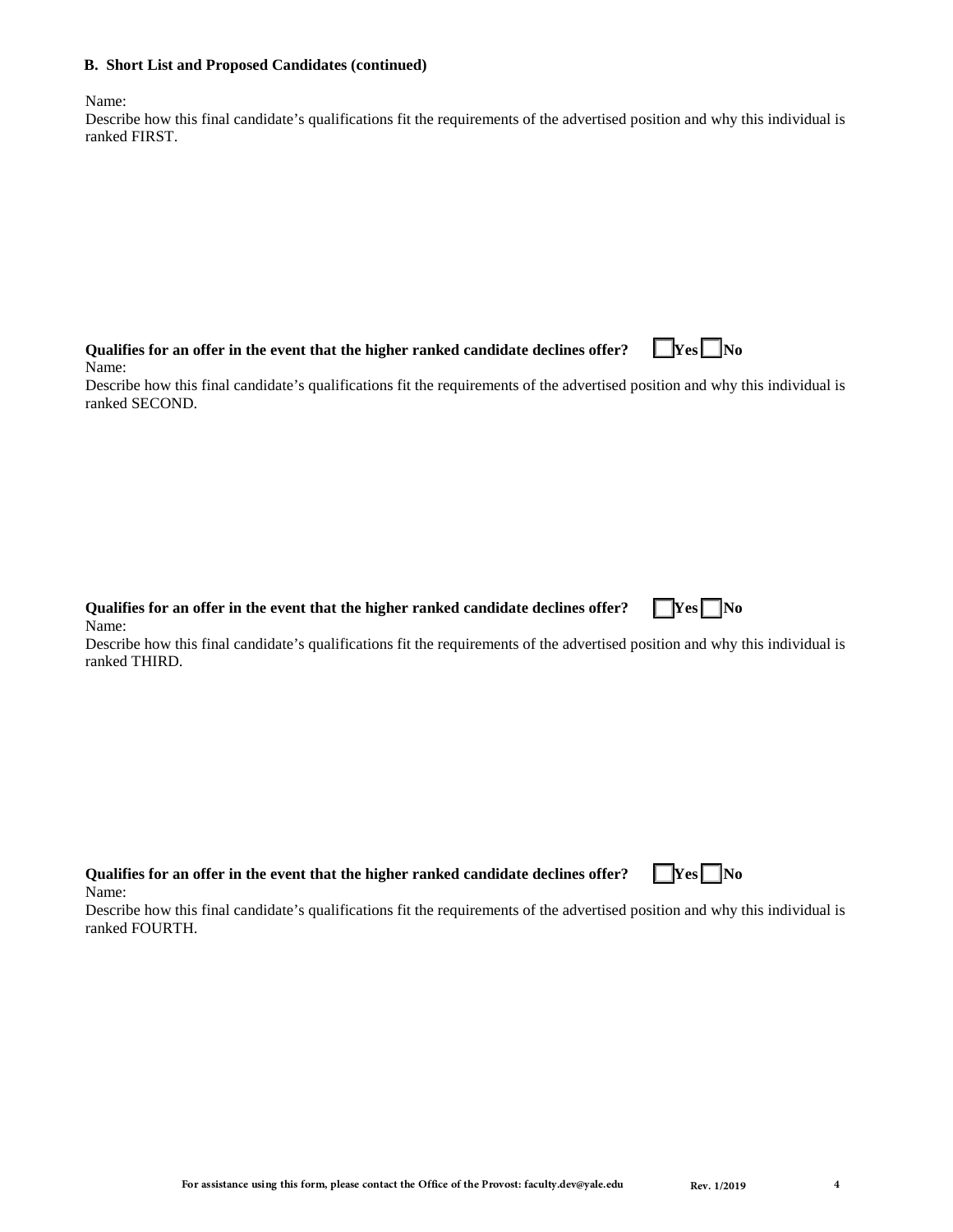# **C. Applicant/Nominee Equal Employment Opportunity (EEO) Report**

Please provide data on the applicant/nominee pool considered for this position, whether or not the individuals are final and proposed candidates. The race/ethnicity and gender composition of the applicant/nominee pool is required under applicable laws and regulations of the U.S. Department of Labor's Office of Federal Contract Compliance Programs (OFCCP) and the U.S. Equal Employment Opportunity Commission (EEOC).

Please include a pdf of the EEO report at the end of the FSQ pdf. The EEO report is available using Interfolio, or any other system that can provide a similar report. To request the Interfolio report, send email to faculty.admin@yale.edu with the subject line of "EEO Report."

EEO report attached from: (select an option below)

 $\Box$  Interfolio  $\Box$  Math Jobs Online  $\Box$  Headhunter Online Academic Jobs Online □ Other

Revised Federal Race / Ethnicity Categories (for reference purposes only)

American Indian or Alaska Native – A person having origins in any of the original peoples of North and South America (including Central America), and who maintain cultural identification through tribal affiliation or community attachment.

Asian – A person having origins in any of the original peoples of the Far East, Southeast Asia, or the Indian Subcontinent, including, for example, Cambodia, China, India, Japan, Korea, Malaysia, Pakistan, the Philippine Islands, Thailand, and Vietnam.

Black or African American – A person having origins in any of the black racial groups of Africa.

Hispanic or Latino – A person of Cuban, Mexican, Puerto Rican, South or Central American, or other Spanish culture or origin, regardless of race.

Native Hawaiian or Other Pacific Islander – A person having origins in any of the original peoples of Hawaii, Guam, Samoa, or other Pacific Islands.

White – A person having origins in any of the original peoples of Europe, the Middle East, or North Africa